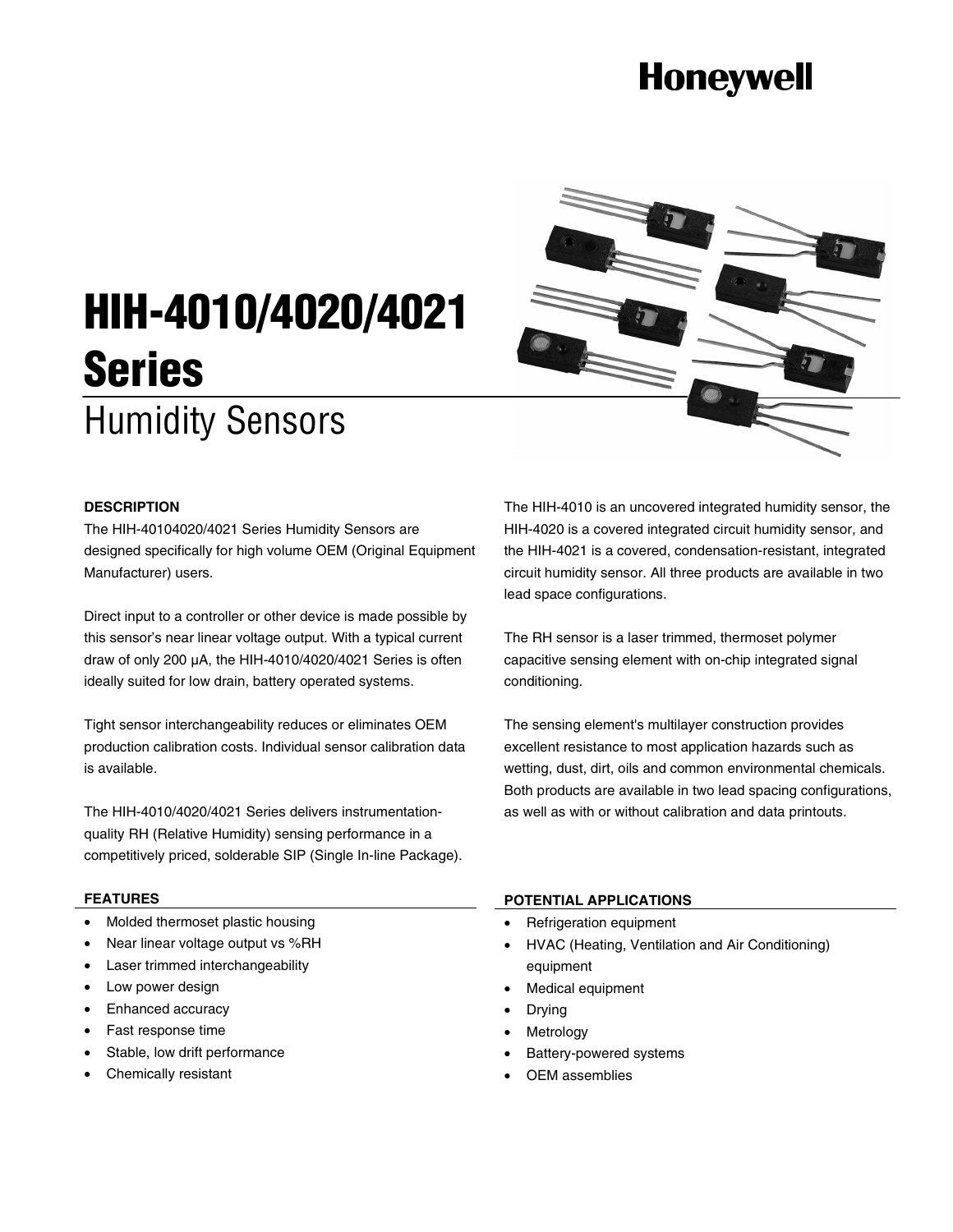## **HIH-4010/4020/4021 Series**

### **TABLE 1. PERFORMANCE SPECIFICATIONS (At 5 Vdc supply and 25 ºC [77 ºF] unless otherwise noted.)**

| <b>Parameter</b>                                 | <b>Minimum</b>                                                                              | <b>Typical</b> | <b>Maximum</b>           | <b>Unit</b> | <b>Specific</b><br><b>Note</b> |
|--------------------------------------------------|---------------------------------------------------------------------------------------------|----------------|--------------------------|-------------|--------------------------------|
| Interchangeability (first order curve)           | -                                                                                           |                |                          |             |                                |
| 0% RH to 59% RH                                  | $-5$                                                                                        |                | 5                        | % RH        |                                |
| 60% RH to 100% RH                                | -8                                                                                          |                | 8                        | % RH        |                                |
| Accuracy (best fit straight line)                | $-3.5$                                                                                      |                | $+3.5$                   | % RH        |                                |
| <b>Hysterisis</b>                                |                                                                                             | 3              |                          | % RH        |                                |
| Repeatability                                    | -                                                                                           | ±0.5           | $\overline{\phantom{m}}$ | %RH         |                                |
| Settling time                                    | -                                                                                           |                | 70                       | ms          |                                |
| Response time (1/e in slow moving air)           |                                                                                             | 5              |                          | s           |                                |
| Stability (at 50 %RH in 1 year)                  |                                                                                             | ±1.2           |                          | %RH         | 2                              |
| Stability (at 50 %RH in 1 year)                  |                                                                                             | ±0.5           |                          | % RH        | 3                              |
| Voltage supply                                   | 4                                                                                           |                | 5.8                      | Vdc         | $\overline{4}$                 |
| Current supply                                   |                                                                                             | 200            | 500                      | μA          |                                |
| Voltage output (1 <sup>st</sup> order curve fit) | $V_{\text{OUT}} = (V_{\text{SUPPLY}})(0.0062 \text{(sensor RH)} + 0.16)$ , typical at 25 °C |                |                          |             |                                |
| Temperature compensation                         | True RH = (Sensor RH)/(1.0546 - 0.00216T), T in $^{\circ}$ C                                |                |                          |             |                                |
| Output voltage temp. coefficient at 50% RH, 5 V  |                                                                                             | -4             |                          | mV/°C       |                                |
| Operating temperature                            | $-40[-40]$                                                                                  | See Figure 1.  | 85[185]                  | °C[°F]      |                                |
| Operating humidity (HIH-4010)                    | 0                                                                                           | See Figure 1.  | 100                      | % RH        | 5                              |
| Operating humidity (HIH-4020)                    | 0                                                                                           | See Figure 1.  | 100                      | % RH        | 5                              |
| Operating humidity (HIH-4021)                    | 0                                                                                           | See Figure 1.  | 100                      | % RH        |                                |
| Storage temperature                              | $-50[-58]$                                                                                  |                | 125[257]                 | °C[°F]      |                                |
| Storage humidity                                 |                                                                                             | See Figure 2.  |                          | % RH        | 5                              |

### **Specific Notes:**

- 1. For HIH-4010/20/21-003/004 catalog listings only.
- 2. Includes testing outside of recommended operating zone.
- 3. Includes testing for recommended operating zone only.
- 4. Device is calibrated at 5 Vdc and 25 ºC.
- 5. Non-condensing environment. When liquid water falls on the humidity sensor die, output goes to a low rail condition indicating no humidity.

### **FACTORY CALIBRATION DATA**

HIH-4010/4020/4021 Sensors may be ordered with a calibration and data printout. See Table 2 and the order guide on the back page.

### **TABLE 2. EXAMPLE DATA PRINTOUT**

| SPLL 4. LAAMFLL DATA FRII                                                             |                                                                                                               |  |  |  |
|---------------------------------------------------------------------------------------|---------------------------------------------------------------------------------------------------------------|--|--|--|
| Model                                                                                 | HIH-4010-003                                                                                                  |  |  |  |
| Channel                                                                               | 92                                                                                                            |  |  |  |
| Wafer                                                                                 | 030996M                                                                                                       |  |  |  |
| <b>MRP</b>                                                                            | 337313                                                                                                        |  |  |  |
| Calculated values at 5 V<br>$V_{\text{out}}$ at 0% RH<br>$V_{\text{out}}$ at 75.3% RH | 0.958V<br>3.268V                                                                                              |  |  |  |
| Linear output for 3.5% RH<br>accuracy at 25 °C<br>Zero offset<br>Slope<br>Sensor RH   | 0.958V<br>30.680 mV/%RH<br>$(V_{\text{OUT}} - \text{zero offset})/\text{slope}$<br>$(V_{OUT} - 0.958)/0.0307$ |  |  |  |
| Ratiometric response for<br>0% RH to 100% RH<br>$V_{\text{OUT}}$                      | $V_{SUPPLY}$ (0.1915 to 0.8130)                                                                               |  |  |  |

### **General Notes:**

- Sensor is ratiometric to supply voltage.
- Extended exposure to >90% RH causes a reversible shift of 3% RH.
- Sensor is light sensitive. For best performance, shield sensor from bright light.

For HIH-4010-001/002/003/004 catalog listings only.



For HIH-4020-001/002/003/004 and HIH-4021-001/002/003/ 004 catalog listings only.

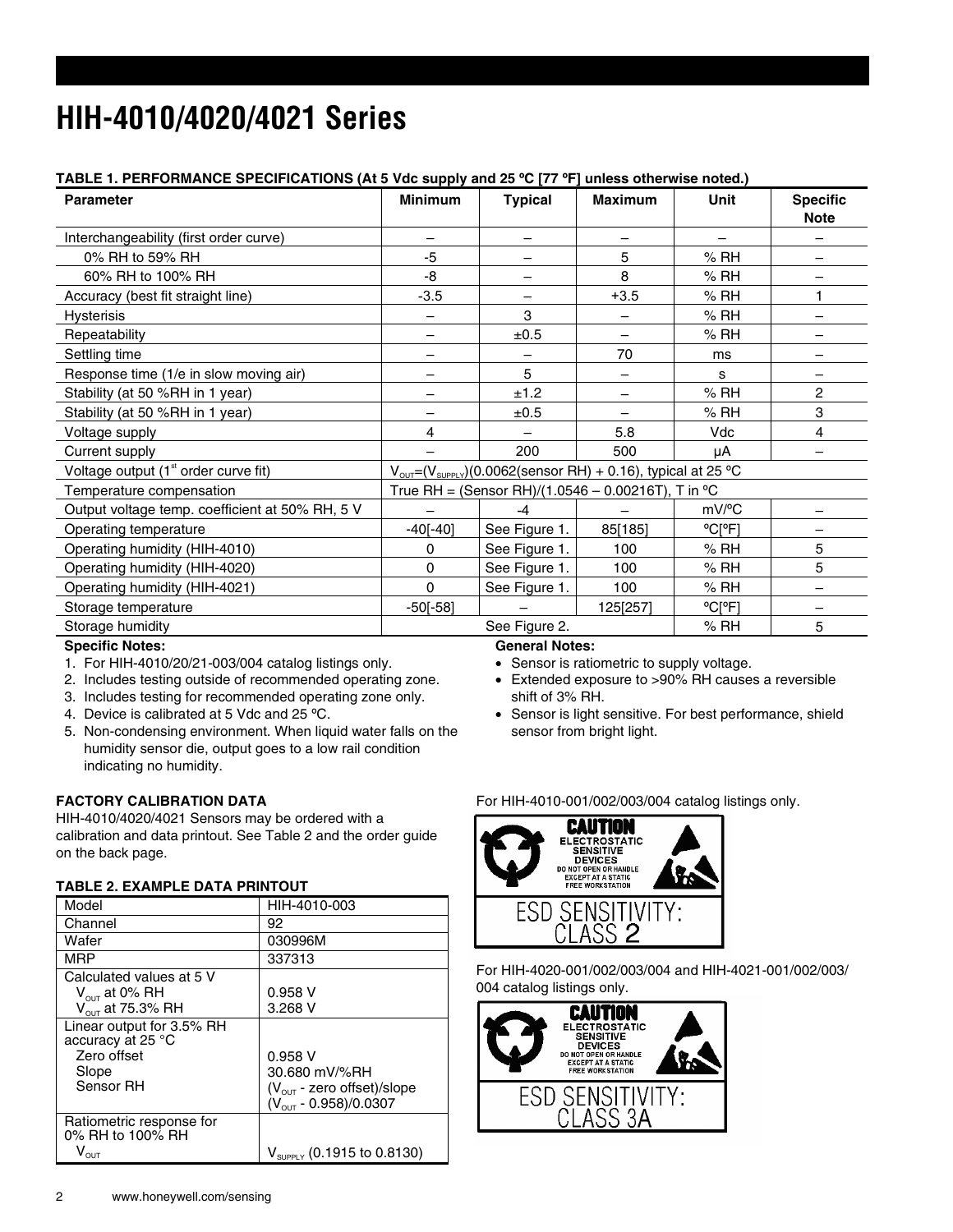### Humidity Sensors



**FIGURE 1. OPERATING ENVIRONMENT (Non-condensing environment for HIH-4010 and HIH-4020 catalog listings only.)**

### **FIGURE 2. STORAGE ENVIRONMENT (Non-condensing environment for HIH-4010 and HIH-4020 catalog listings only.)**

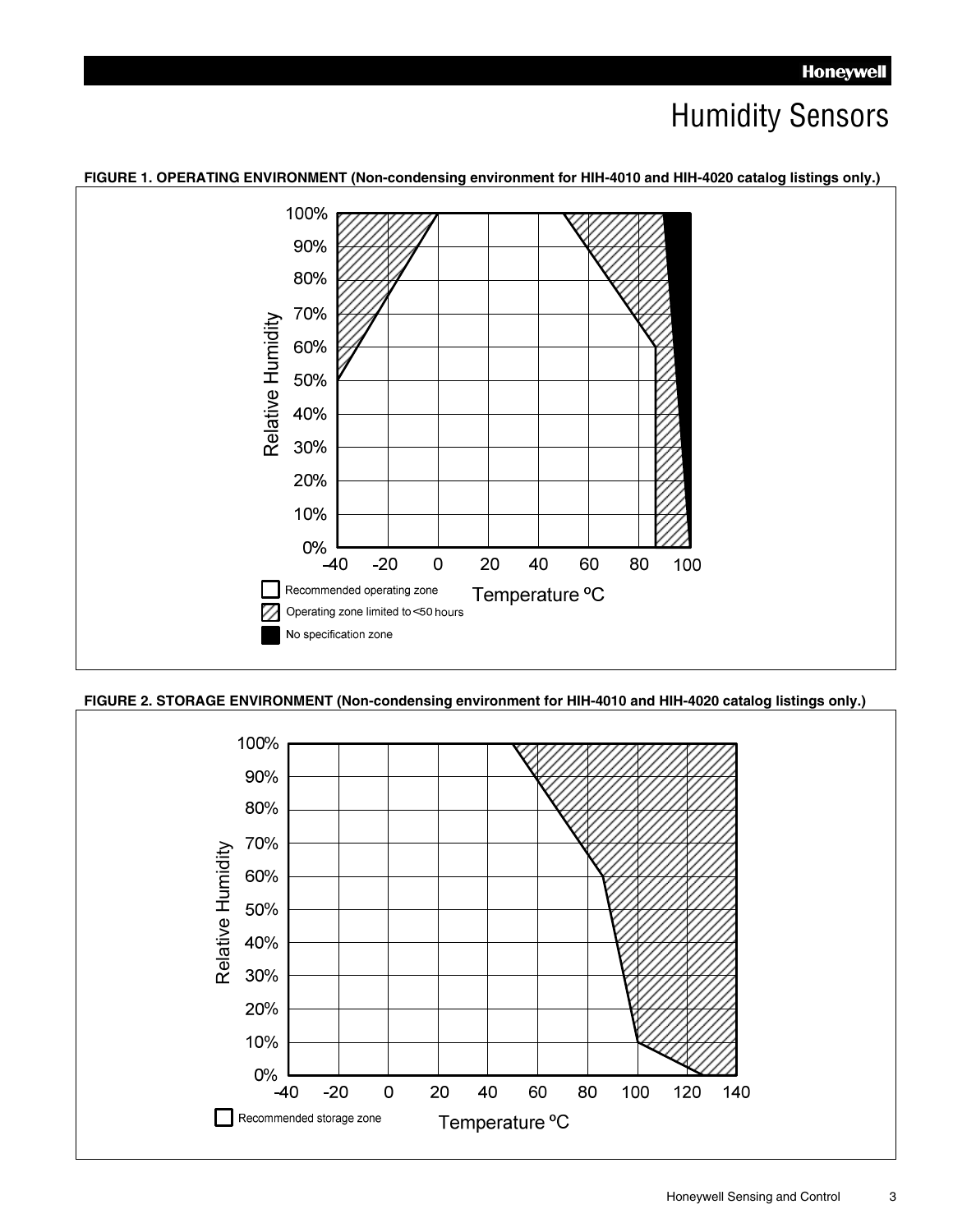### **HIH-4010/4020/4021 Series**



**FIGURE 3. TYPICAL OUTPUT VOLTAGE VS RELATIVE HUMIDITY (At 25 ºC and 5 V.)**



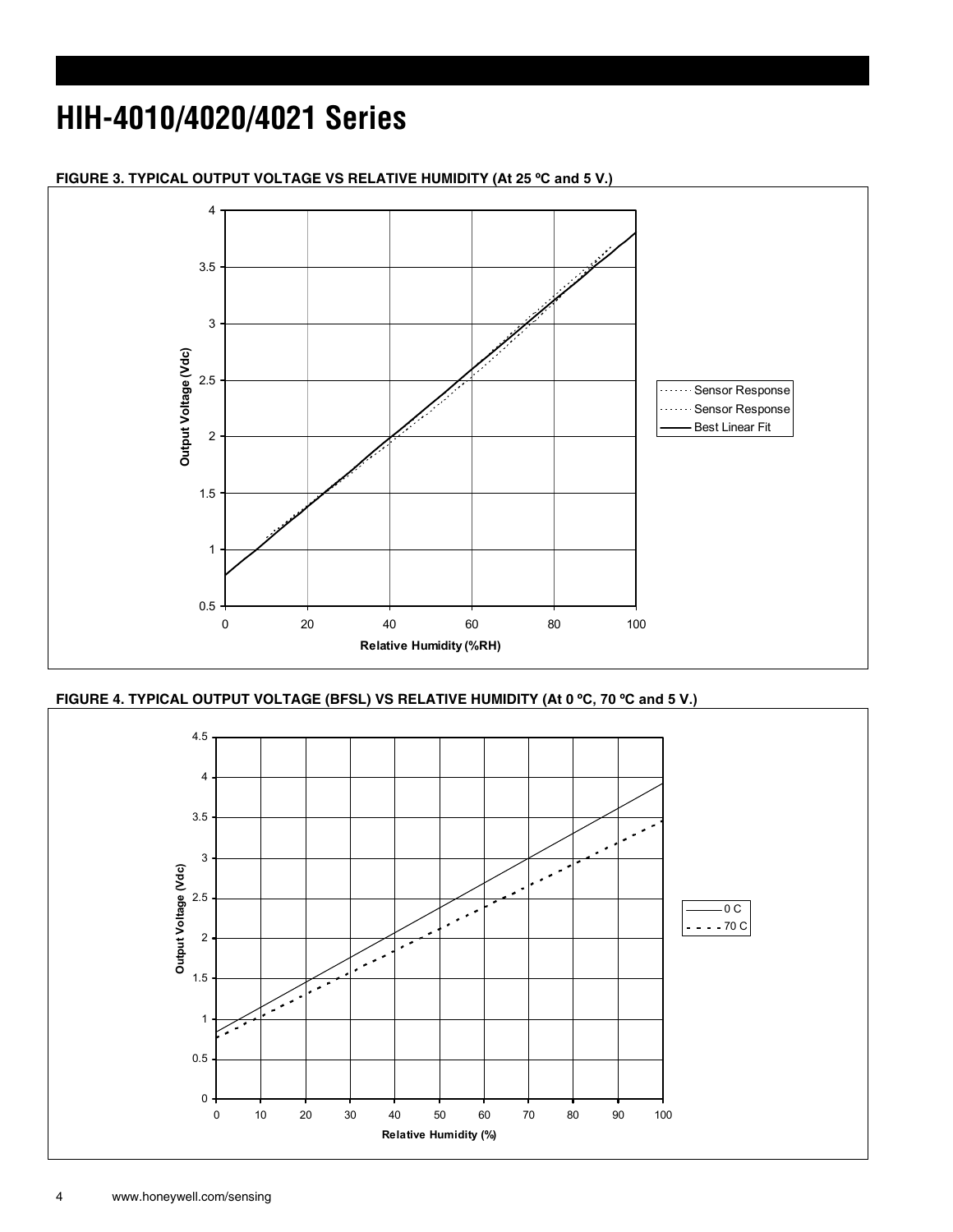### Humidity Sensors



**FIGURE 5. HIH-4010 MOUNTING DIMENSIONS (For reference only. mm/[in])** 



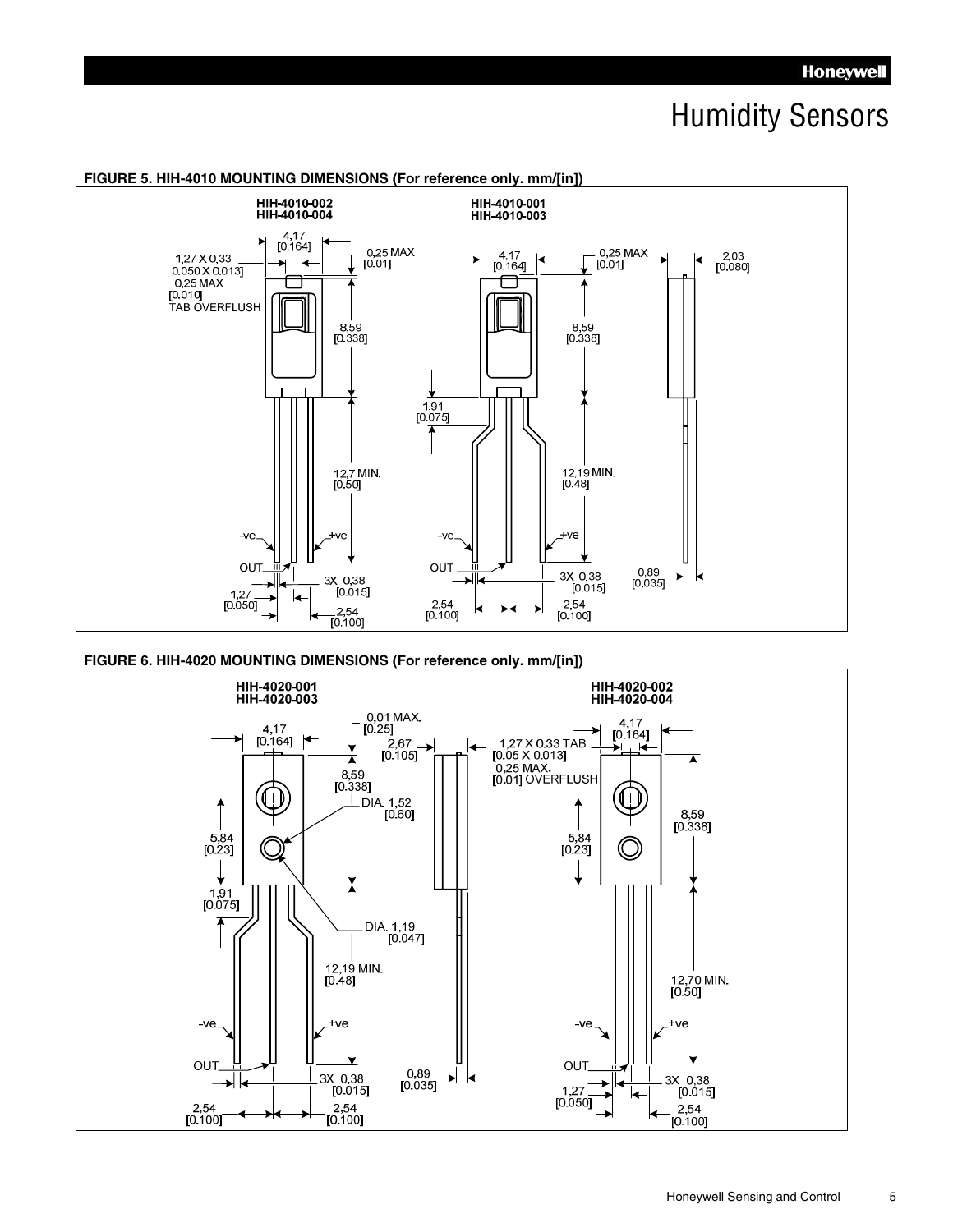## **HIH-4010/4020/4021 Series**

#### HIH-4021-001<br>HIH-4021-003 HIH-4021-002<br>HIH-4021-004 0,01 MAX<br>[0.25]  $4,17$ <br>[0.164]  $4,17$ <br>[0.164]  $\leftarrow$ \_\_\_<br>\_\_ 2,67<br>[0.105] ∣∢  $[0.105]$   $[0.105]$   $[0.338]$   $[0.338]$   $[0.4, 1.52]$   $[0.60]$ **FILTER**  $\begin{array}{c} \overline{1} \\ 5,84 \\ [0.23] \end{array}$ ↑  $\begin{array}{c} 8,59 \\ \textbf{[0.338]} \end{array}$  $5,84$ <br>[0.23]  $\circledcirc$  $\overline{\mathbb{Q}}$ **FILTER** J ⊻  $1,91$ <br>[0.075]  $\overline{P}$ DIA. 1,19<br>[0.047] 12,19 MIN. 12,70 MIN<br>[0.50]  $[0.48]$  $-ve$ +ve  $-ve$ ve OUT OUT.  $\begin{array}{c} 0.89 \\ 0.035 \end{array}$ 3X 0,38<br>[0.015] 3X 0,38<br>[0.015]  $1,27$ <br>[0.050]  $\left| \right. \leftarrow$ -<br>| 2,54<br>|0.100]  $\frac{2,54}{[0.100]}$ -<br>- 2,54<br>[0.100]

#### **FIGURE 7. HIH-4021 MOUNTING DIMENSIONS (For reference only. mm/[in])**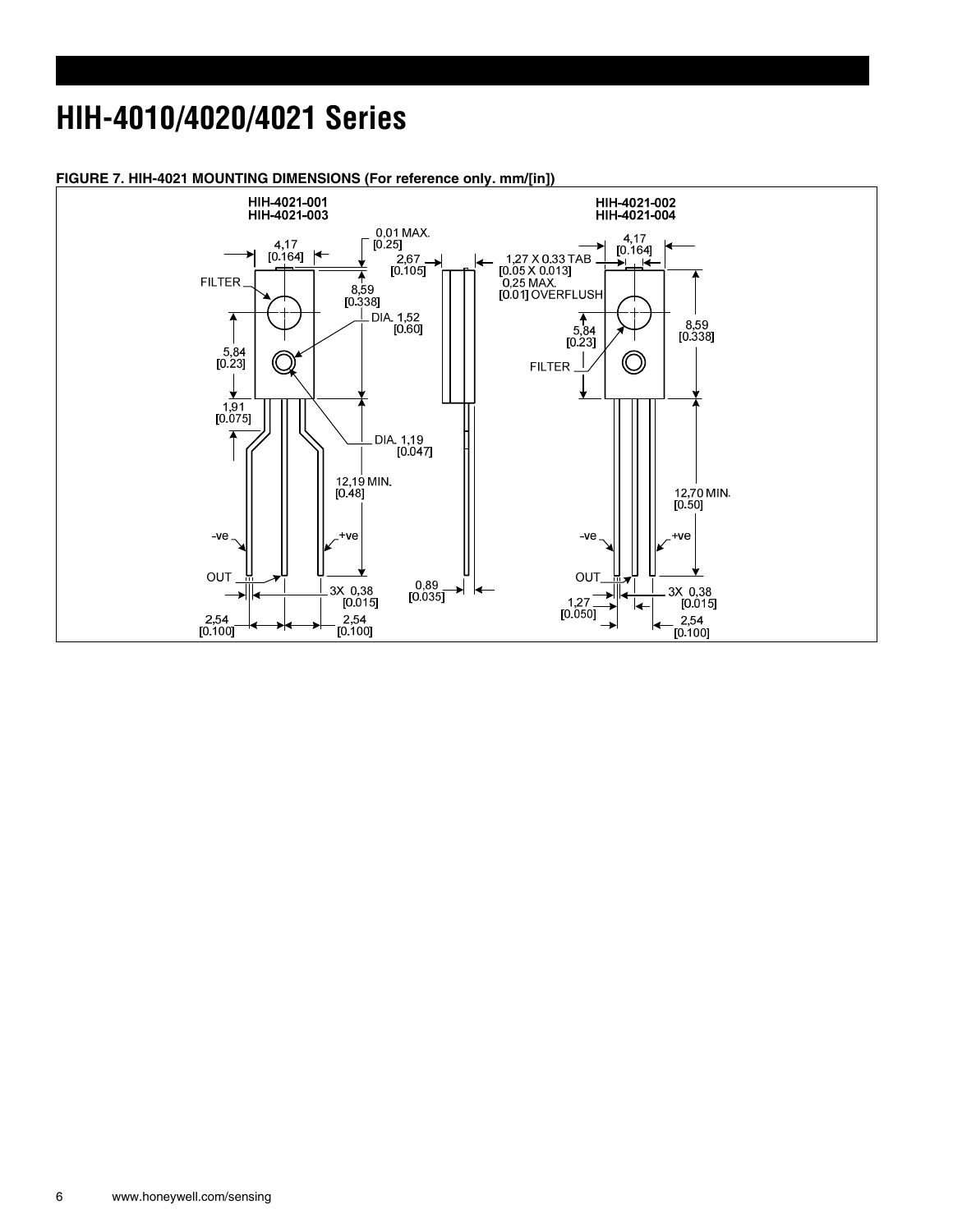### Humidity Sensors

**FIGURE 8. TYPICAL APPLICATION CIRCUIT** 



#### **ORDER GUIDE**

| Catalog<br>Listing | <b>Description</b>                                                                                                        |
|--------------------|---------------------------------------------------------------------------------------------------------------------------|
| HIH-4010-001       | Integrated circuit humidity sensor, 2,45 mm [0.100 in] lead pitch SIP                                                     |
| HIH-4010-002       | Integrated circuit humidity sensor, 1.27 mm [0.050 in] lead pitch SIP                                                     |
| HIH-4010-003       | Integrated circuit humidity sensor, 2,45 mm [0.100 in] lead pitch SIP, calibration and data printout                      |
| HIH-4010-004       | Integrated circuit humidity sensor, 1.27 mm [0.050 in] lead pitch SIP, calibration and data printout                      |
| HIH-4020-001       | Covered integrated circuit humidity sensor, 2,45 mm [0.100 in] lead pitch SIP                                             |
| HIH-4020-002       | Covered integrated circuit humidity sensor, 1.27 mm [0.050 in] lead pitch SIP                                             |
| HIH-4020-003       | Covered integrated circuit humidity sensor, 2,45 mm [0.100 in] lead pitch SIP, calibration and data printout              |
| HIH-4020-004       | Covered integrated circuit humidity sensor, 1.27 mm [0.050 in] lead pitch SIP, calibration and data printout              |
| HIH-4021-001       | Covered, filtered integrated circuit humidity sensor, 2,45 mm [0.100 in]lead pitch SIP                                    |
| HIH-4021-002       | Covered, filtered integrated circuit humidity sensor, 1.27 mm [0.050 in] lead pitch SIP                                   |
| HIH-4021-003       | Covered, filtered integrated circuit humidity sensor, 2,45 mm [0.100 in] lead pitch SIP, calibration and data<br>printout |
| HIH-4021-004       | Covered, filtered integrated circuit humidity sensor, 1.27 mm [0.050 in] lead pitch SIP, calibration and data<br>printout |

### **FURTHER HUMIDITY SENSOR INFORMATION**

See the following associated literature at **www.honeywell.com/sensing**:

- Product installation instructions
- Application sheets:
	- Humidity Sensor Performance Characteristics
	- Humidity Sensor Theory and Behavior
	- Humidity Sensor Moisture and Psychrometrics
	- Thermoset Polymer-based Capacitive Sensors